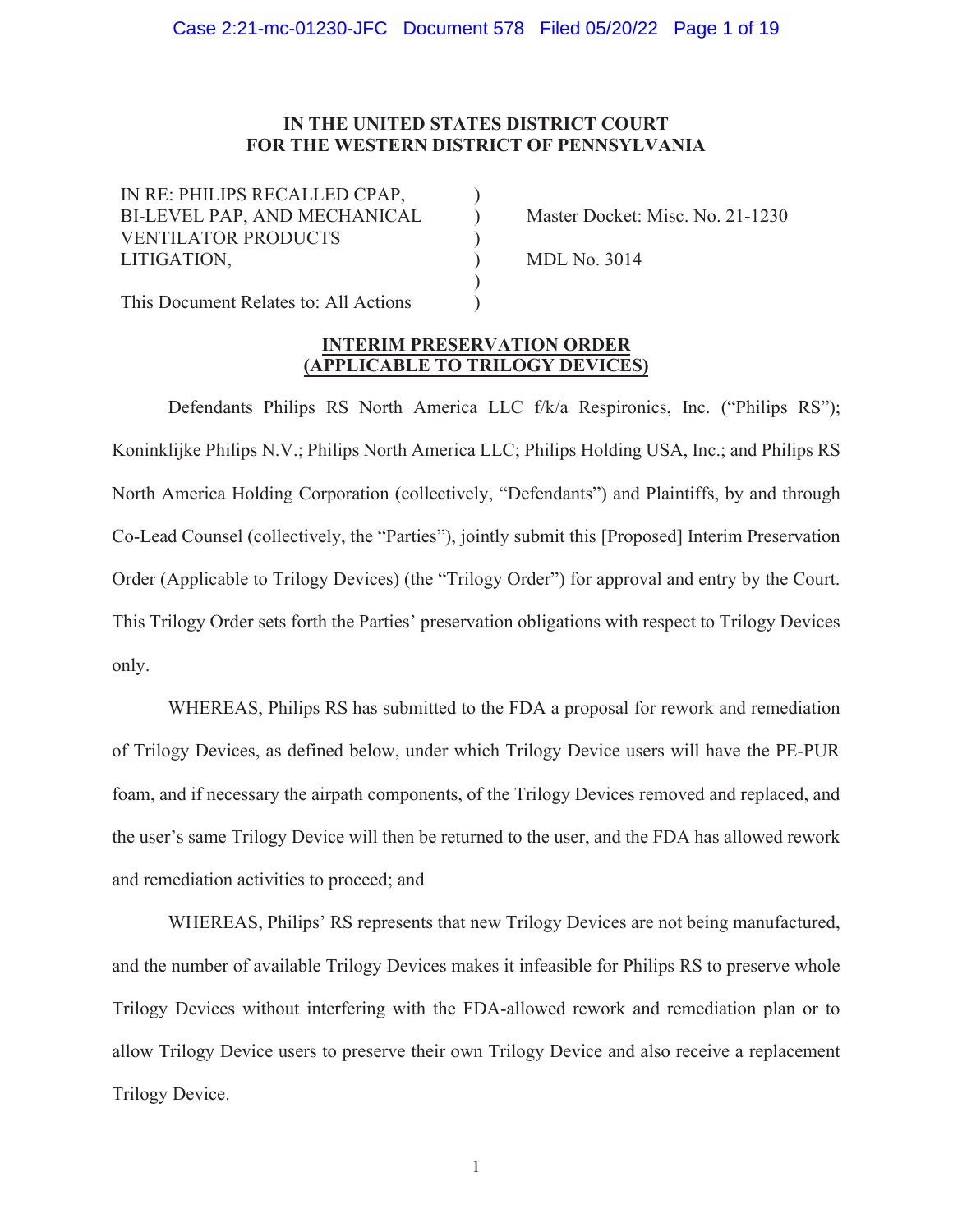## Case 2:21-mc-01230-JFC Document 578 Filed 05/20/22 Page 2 of 19

The Parties now agree as follows:

## **I. DEFINITIONS**

- 1. **DMEs**: Durable medical equipment distributors.
- 2. **FDA**: The U.S. Food and Drug Administration.

3. **Identifying Information**: Includes the following information for Trilogy Devices and/or Trilogy Device owners or users: (i) the individual's name, address, and date of birth; and (ii) the serial number of the Trilogy Device.

4. **Other Prospective Plaintiffs**: Non-Plaintiff owners or users of Trilogy Devices who have not retained counsel as of the date of this Order, or who have retained counsel that do not have notice of the entry of this Order through appearance in the MDL, but who may in the future assert claims based upon their purchase and/or use of a Trilogy Device, whether through counsel or *pro se*, whether their damages and/or injuries are currently known or unknown.

5. **Plaintiffs**: Persons who, in actions that are part of this MDL as of the date of this Order, are either (i) Plaintiffs in actions seeking individualized relief on behalf of themselves only, or injunctive relief (including through mass actions), and/or (ii) named class representatives in proposed class actions.

6. **Recall**: Philips RS's recall, announced on June 14, 2021, of certain prescription medical devices, including CPAP, BiPAP, and mechanical ventilator devices, due to potential health risks related to a PE-PUR sound abatement foam used in the devices. *See* Recall Notice, *available at*: https://www.usa.philips.com/a-w/about/news/archive/standard/news/press/2021/ 20210614-philips-issues-recall-notification-to-mitigate-potential-health-risks-related-to-thesound-abatement-foam-component-in-certain-sleep-and-respiratory-care-devices.html.

7. **Recalled Device Claimants**: All Plaintiffs, Represented Prospective Plaintiffs, and Other Prospective Plaintiffs.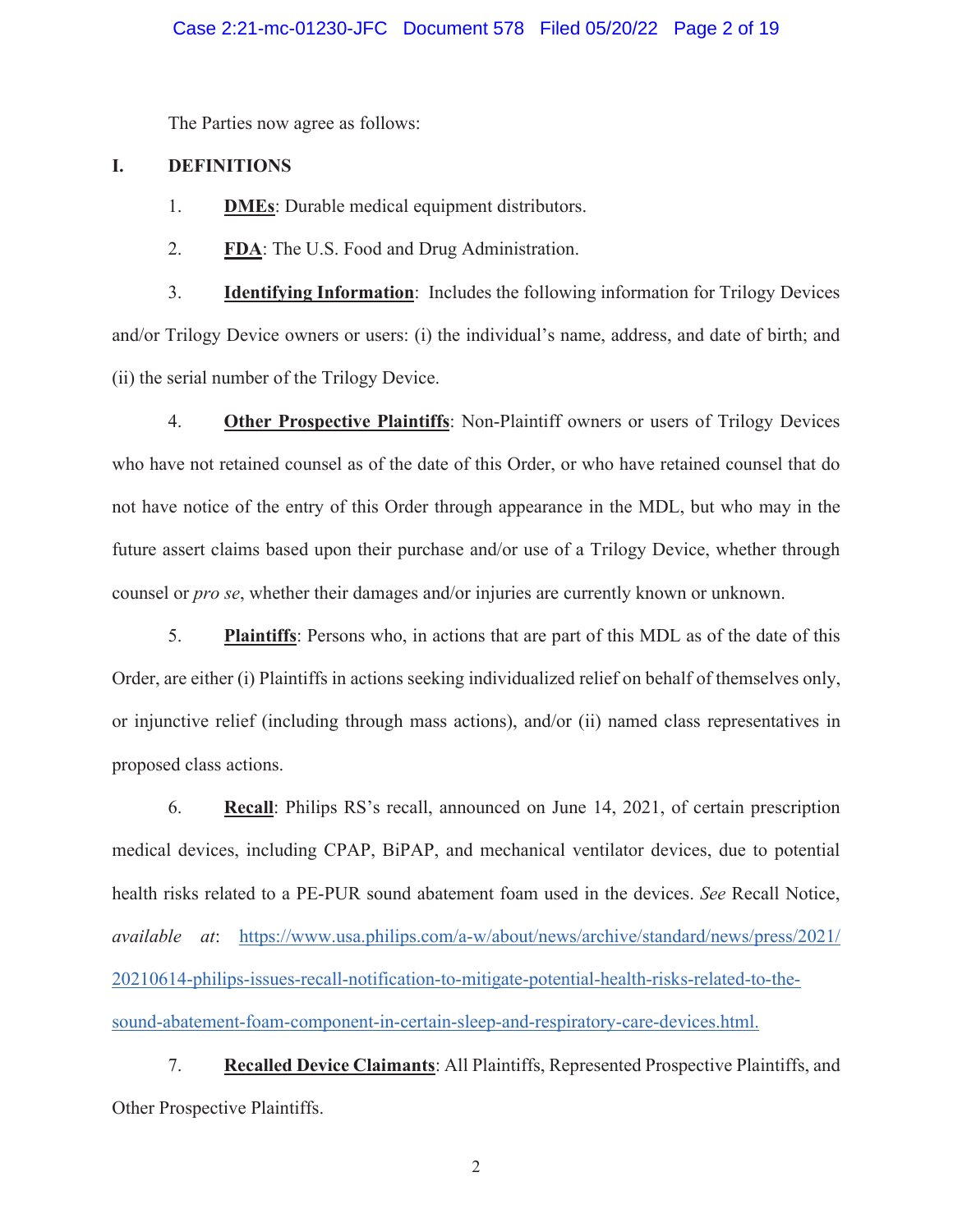### Case 2:21-mc-01230-JFC Document 578 Filed 05/20/22 Page 3 of 19

8. **Represented Prospective Plaintiffs**: Owners or users of Trilogy Devices who have retained counsel in anticipation of asserting claims against one or more of the Defendants based upon their purchase and/or use of a Trilogy Device and who are not currently Plaintiffs in actions that are part of this MDL as of the date of this Order, but who have notice of the entry of this Order through their counsel's appearance in the MDL.

9. **Trilogy Devices**: All configurations of Trilogy 100 and Trilogy 200 devices.

10. **Trilogy Foam**: The Removable Air Path PE-PUR Foam as well as the entire Airpath Inlet Assembly (including its PE-PUR foam).

11. **Trilogy Recall Remediation**: Philips RS's plan submitted to the FDA, and which the FDA has allowed to proceed, to rework and remediate Trilogy Devices by replacing the polyester-based polyurethane ("PE-PUR") sound abatement foam with silicone-based foam and, where applicable, replacing the airpath components.

### **II. PRESERVATION PROTOCOL FOR COMPONENTS OF TRILOGY DEVICES**

### **A. Remediation Activities for Trilogy Devices**

12. Philips RS may conduct rework and remediation activities under the Trilogy Recall Remediation on Trilogy Devices as allowed by the FDA. The following is a general overview of the process Philips RS will follow to perform rework activities pursuant to the Trilogy Recall Remediation.

13. Philips RS will provide written notice and instructions to Trilogy Device owners on how to return their affected Trilogy Device to Philips RS and include a pre-paid return shipping label for return of the recalled Trilogy Device. Philips RS will share proposed communications in advance and will meet and confer with respect to the content and recipients of such communications; however, Plaintiffs shall not be deemed to have approved of any communications sent by Philips RS.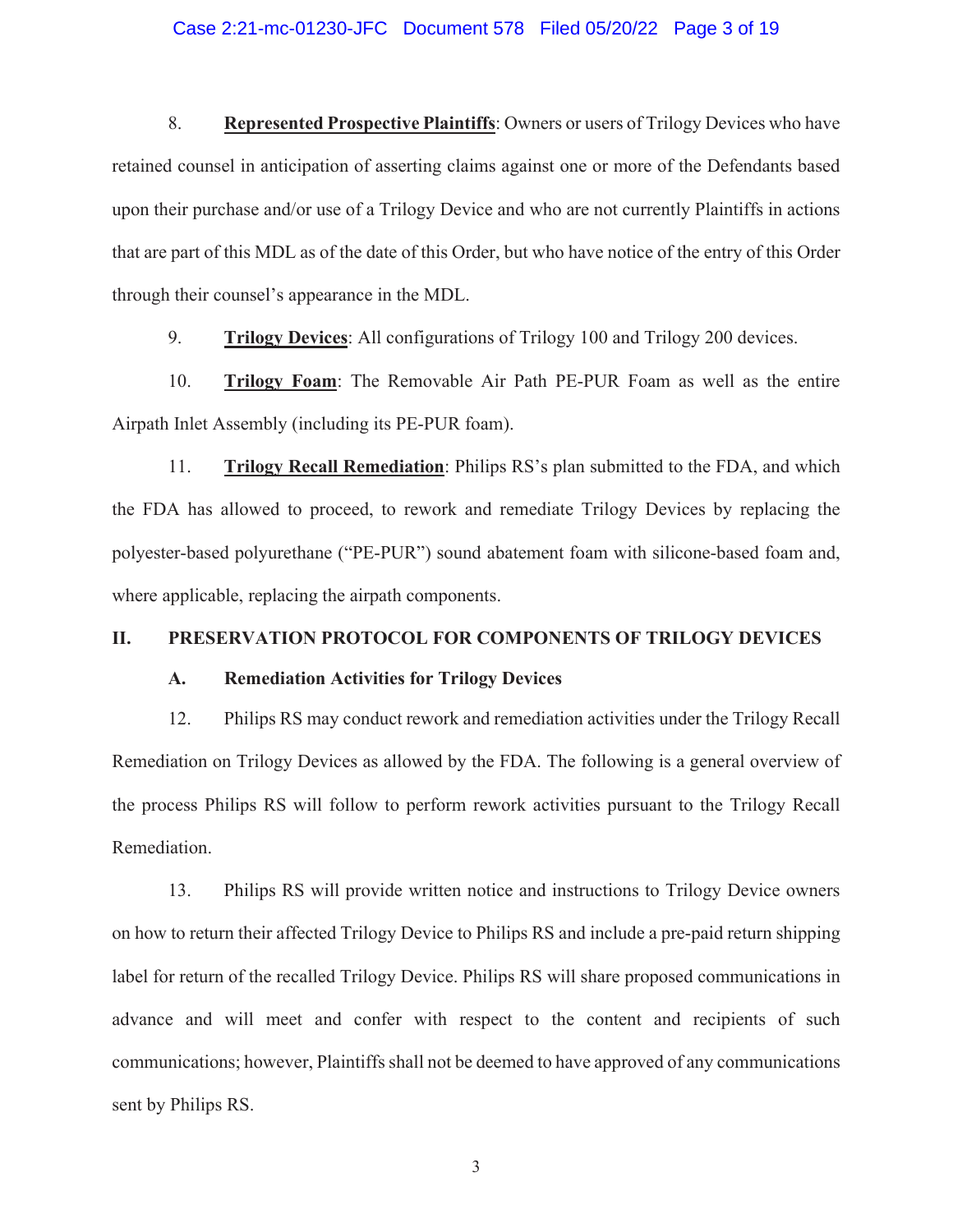### Case 2:21-mc-01230-JFC Document 578 Filed 05/20/22 Page 4 of 19

14. Rework and remediation performed by Philips RS includes: (i) cleaning and disinfecting the exterior of the Trilogy Device prior to repair; (ii) conducting a check-in procedure by inspecting and evaluating the Trilogy Device to ensure it is operating properly, documenting observations, error codes, or alarms; (iii) removing the SD card, if an SD card is present; (iv) retrieving and storing the Trilogy Event Log information to a network drive; (v) accessing, photographing, and removing Trilogy Foam from the Trilogy Device and replacing it with a removable airpath foam and airpath inlet assembly containing silicone foam; (vi) if the PE-PUR foam shows signs of degradation upon visual inspection, and/or if particulate is visible in the blower bellows or air outlet of the Trilogy Device, removing and replacing the air path components with new airpath components; (vii) performing a checkout procedure on the remediated Trilogy Device by comparing error codes and alarms observed at check-in procedure; and (viii) sending the remediated Trilogy Device back to the owner.

15. Except for the preservation requirements set forth herein, Philips RS is not required to preserve any parts, components or accessories of Trilogy Devices, including internal airpath components, circuits, bacteria filters, tubing, water chambers, humidifiers, masks, or tracheotomy tubes (other than SD cards, as set forth in Section II.B.2), that are returned for remediation pursuant to the Trilogy Recall Remediation after the date of this Order.

# **B. Philips RS's Preservation of Foam and Airpath Components of Certain Trilogy Devices**

## **1. Creation of a Trilogy Device Preservation Registry**

16. To have the Trilogy Foam and airpath components of their Trilogy Device(s) preserved by Philips RS under this Trilogy Order, Recalled Device Claimants, individually or through counsel, shall submit Identifying Information to Philips RS in the format attached as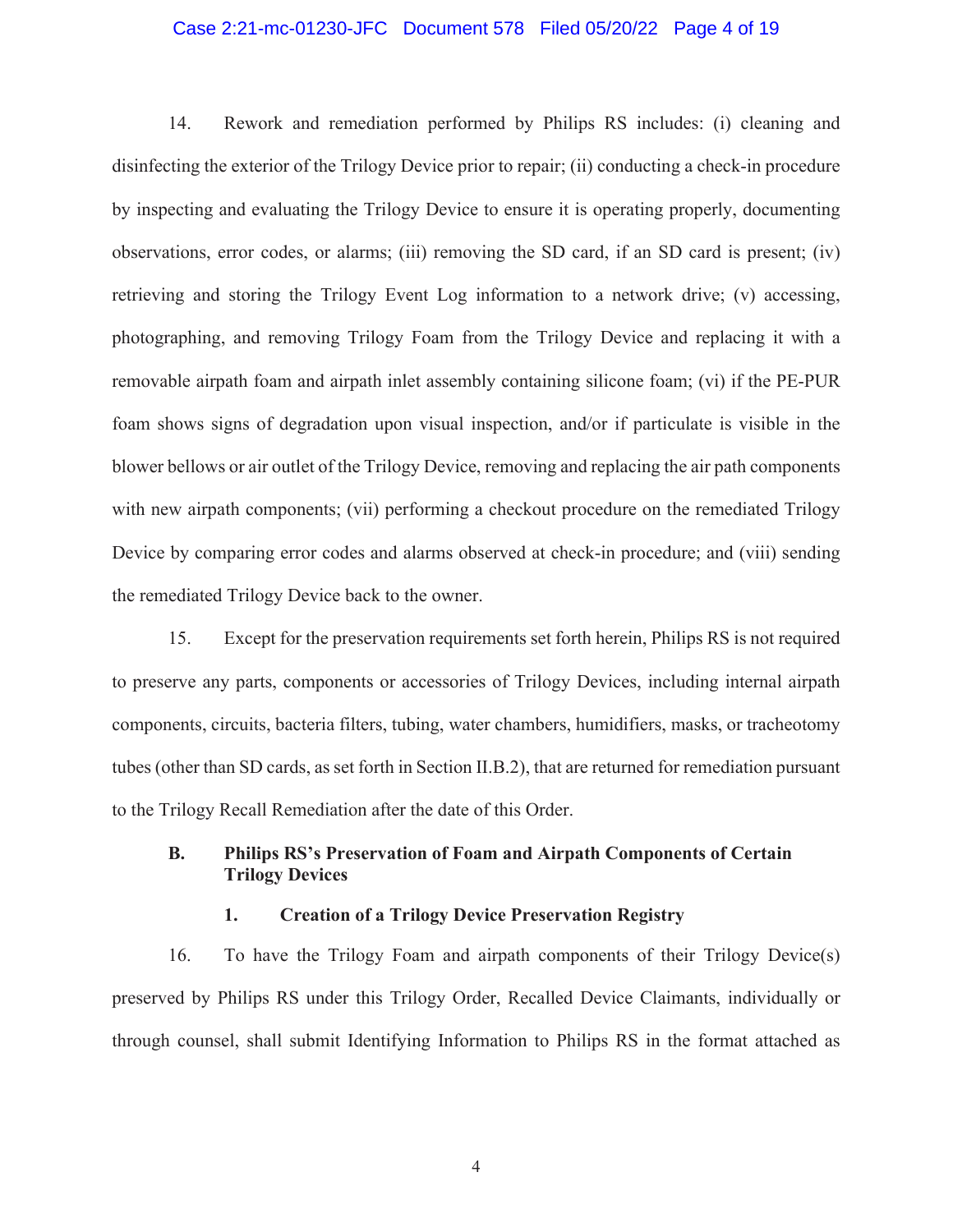### Case 2:21-mc-01230-JFC Document 578 Filed 05/20/22 Page 5 of 19

**Exhibit** A as an Excel document<sup>1</sup> and sent by email to MDL3014PreservationRegistry@morganlewis.com or by using a web entry form available at www.MDL3014PreservationRegistry.com. Philips RS will update the website and the web entry form to include information specific to Trilogy Devices. The content and format of the web entry form is subject to review and approval by Plaintiffs' Lead Counsel. The web entry form link will be available for use within three (3) business days after entry of this Trilogy Order. Plaintiffs and Represented Prospective Plaintiffs who elect to have their Trilogy Foam and airpath components preserved by Philips RS under Section II.B shall submit Identifying Information relating to this Trilogy Device within 60 days of the entry of this Order, or within 60 days of becoming a Represented Prospective Plaintiff.

17. Philips RS is maintaining a list of known Recalled Device Claimants (the "Preservation Registry"), which Preservation Registry includes all individuals for whom Identifying Information has been provided to Philips RS. Recalled Device Claimants who provide Identifying Information to Philips RS with respect to Trilogy Devices will be added to the Preservation Registry. Philips RS will update the Preservation Registry as soon as practicable when it receives Identifying Information from Recalled Device Claimants, but no less than weekly. All Trilogy Devices returned to Philips RS shall be checked against the Preservation

**2. Preservation of Trilogy Foam and Airpath Components of Trilogy Devices of Persons on the Preservation Registry.** Registry.

18. Pending negotiation by the Parties and entry of an examination protocol and Order, Philips RS will remove and preserve the Trilogy Foam, airpath components, and (if applicable) SD cards from Trilogy Devices that are on the Preservation Registry. The preservation obligation of Philips RS set forth herein does not apply where (i) a Trilogy Device was reworked after entry

<sup>&</sup>lt;sup>1</sup> The Excel form can be downloaded at https://www.mdl3014preservationregistry.com/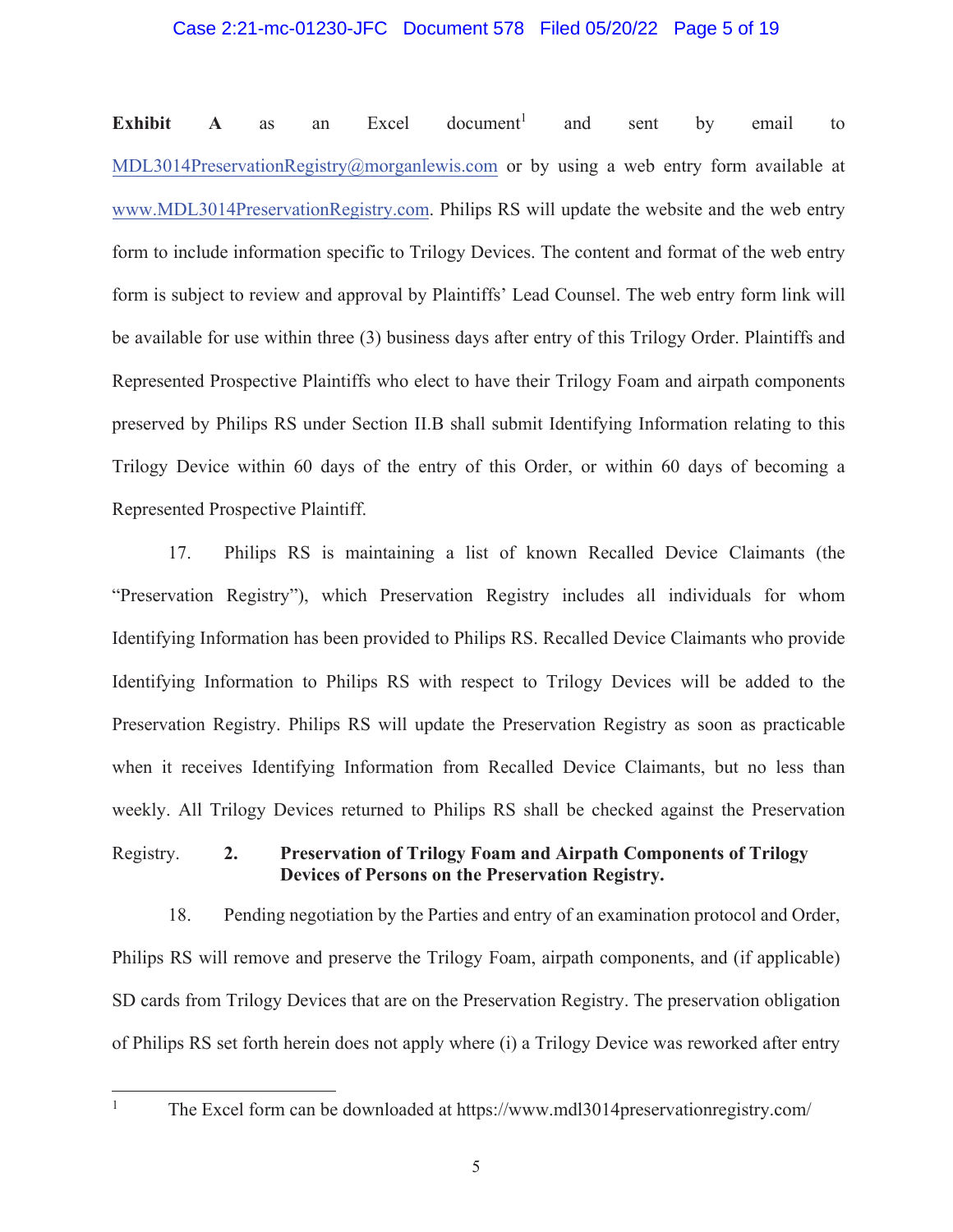### Case 2:21-mc-01230-JFC Document 578 Filed 05/20/22 Page 6 of 19

of this Order and before the individual submitted Identifying Information to Philips RS; or (ii) the Identifying Information on the Preservation Registry does not include all of the following: name, address, and either the serial number of the Trilogy Device or, only if the serial number is not available to the Recalled Device Claimant, then the registration confirmation code provided to the Recalled Device Claimant by Philips RS via e-mail at the time the Recalled Device Claimant registered his or her Trilogy Device on Philips RS's recall website; provided, however, that Philips RS will undertake reasonable and good faith efforts to preserve the foam and airpath components of the Trilogy Devices of all Recalled Device Claimants on the Preservation Registry who return or have returned their Trilogy Devices but have not provided either the serial number of the Trilogy Device in their Identifying Information or the registration confirmation code, but only if the Recalled Device Claimant has provided his or her name, address, and date of birth. If Philips RS receives Identifying Information and has any questions about the Identifying Information provided, it shall direct those questions to the counsel who provided the Identifying Information, or to the claimant if *pro se.* The packaging and storage obligations in Exhibit B to this Trilogy Order shall apply to the Trilogy Foam and airpath components removed from Trilogy Devices on the Preservation Registry.

19. Except for Trilogy Foam, airpath components, and SD cards as described in the foregoing Paragraph, Philips RS is not obligated to preserve any other components of Trilogy Devices of persons on the Preservation Registry.

## **3. Trilogy Foam and Airpath Components from Trilogy Devices from Persons Other than those on the Preservation Registry**

20. Philips RS will preserve the removed Trilogy Foam from all Trilogy Devices (as well as any SD cards returned with those devices) received for remediation after the date of this Trilogy Order. If Trilogy Foam removed from Trilogy Devices pursuant to this Paragraph shows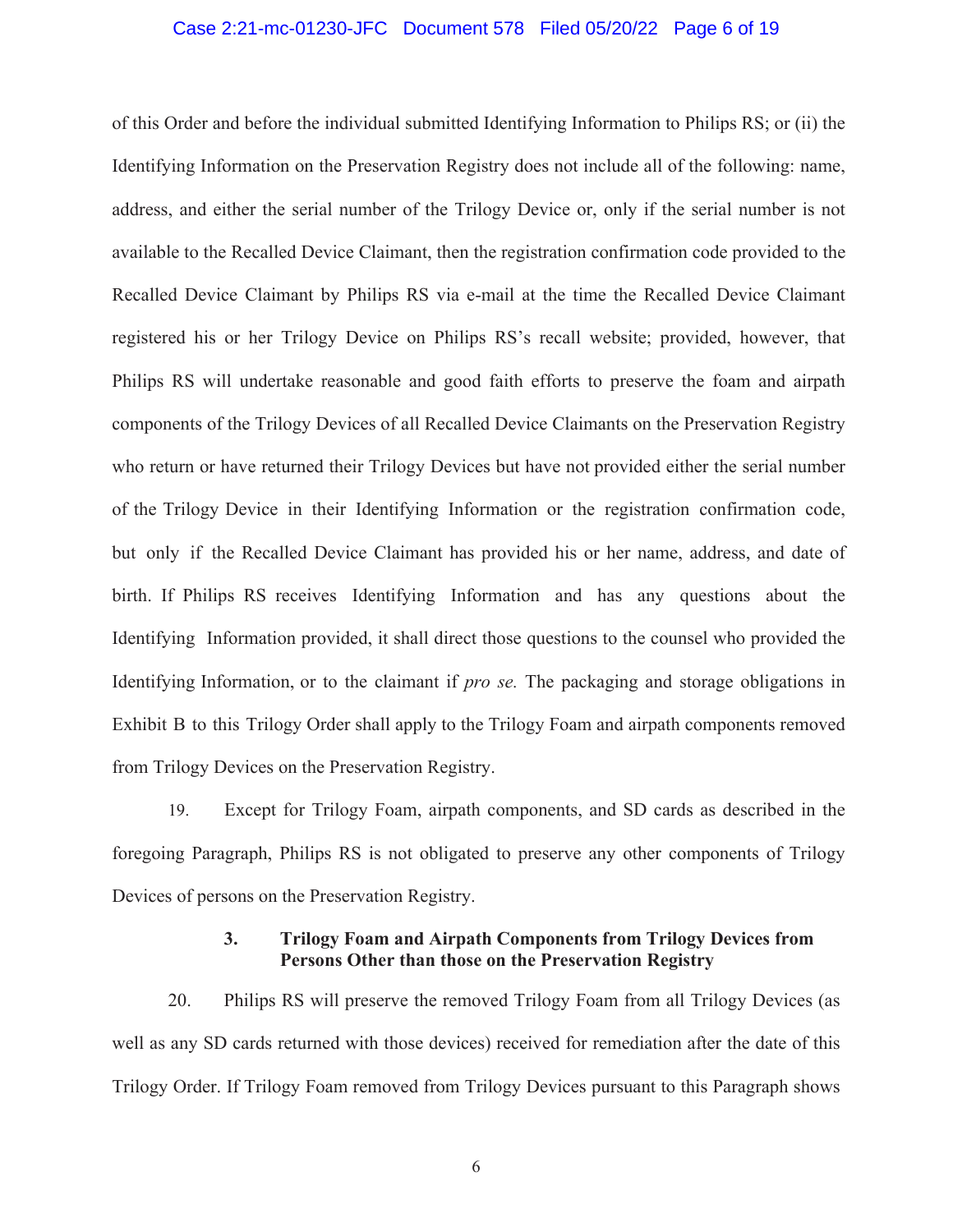### Case 2:21-mc-01230-JFC Document 578 Filed 05/20/22 Page 7 of 19

evidence of degradation upon visible inspection, and/or if particulate matter is observed in the blower bellows or air outlet of the device, Philips RS will also preserve the airpath components from that Trilogy Device. To ensure that a sufficient quantity of replaced Trilogy Foam and air path components are available for inspection, testing, and analysis, Philips RS will randomly select and segregate 7.5% of the Trilogy Foam removed from Trilogy Devices, along with any airpath components preserved for Trilogy Devices in the 7.5% sample. The Trilogy Foam and, if applicable, airpath components for this 7.5% sample will be selected under the procedure set forth in Exhibit C to this Trilogy Order. The removed Trilogy Foam, and if applicable, airpath components and/or any associated SD cards will be preserved will be packaged, labeled, and stored according to the requirements of Exhibit B to this Trilogy Order.

21. Subject to Paragraph 20, for all Trilogy Devices that are returned for the Trilogy Recall Remediation, Philips RS will preserve that Trilogy Device's SD card, if present, in the manner set forth in Exhibit B to this Order. Philips RS will also retrieve and store the Trilogy Event Log for all Trilogy Devices on a network drive.

### **III. USER-PRESERVED TRILOGY FOAM AND AIRPATH COMPONENTS**

22. Persons who have added a Trilogy Device to the Preservation Registry and who wish to have their Trilogy Device remediated, but do not want to send their device to Philips RS for such remediation, may elect to retain their Trilogy Device and the Parties will work expeditiously to develop a procedure to remediate those devices at a mutually agreeable location or in another mutually agreeable manner.

23. Additionally, Persons who have added a Trilogy Device to the Preservation Registry may request that Philips RS return the removed Trilogy Foam and the removed airpath components (and if applicable the SD card), from their Trilogy Device to the address included in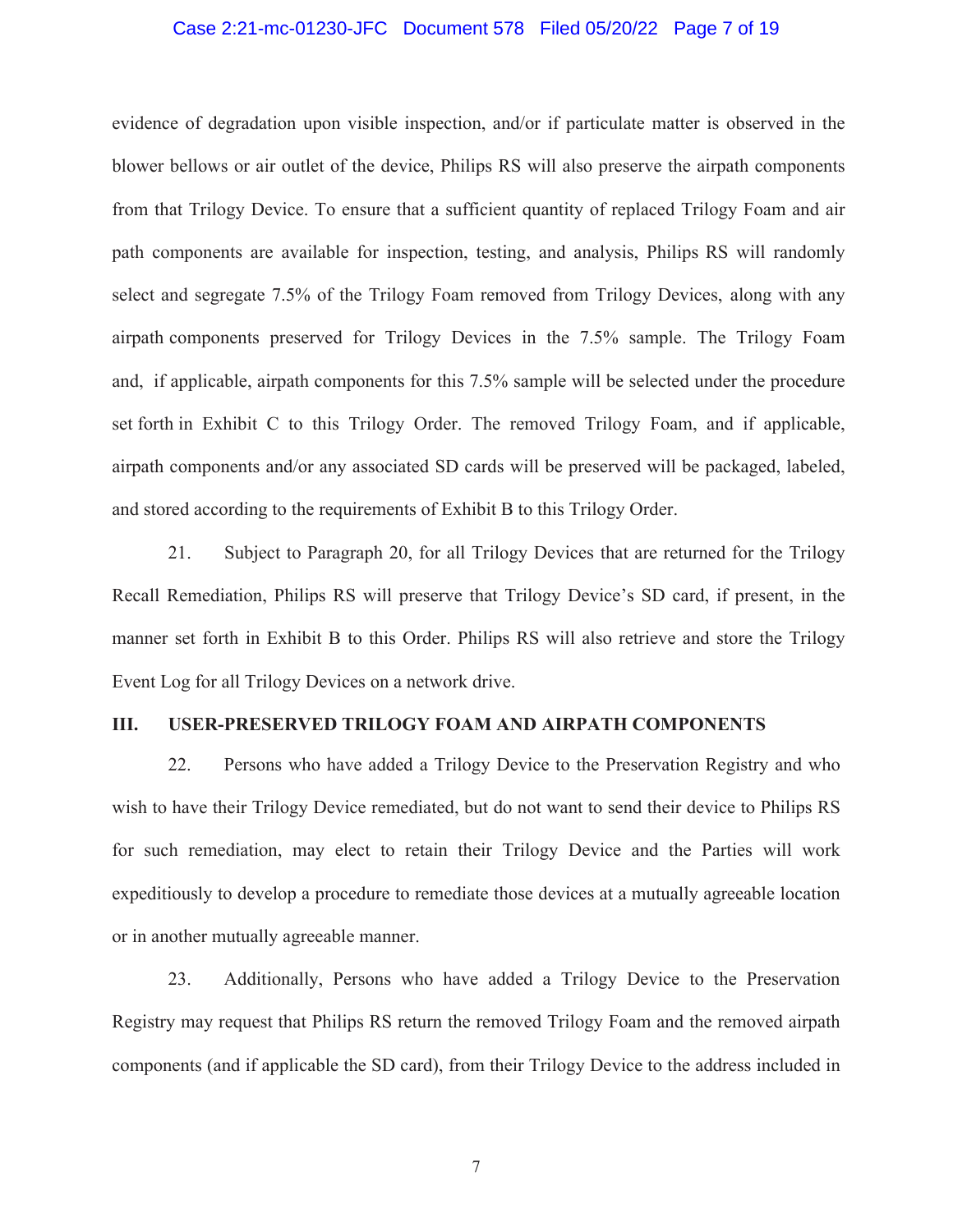### Case 2:21-mc-01230-JFC Document 578 Filed 05/20/22 Page 8 of 19

the Preservation Registry. Upon such request, Philips RS will return the foam and airpath components and any SD card within a reasonable time.

### **IV. STIPULATIONS**

24. Provided that Philips RS has substantially and in good faith complied with the terms of this Trilogy Order, to the extent the removed Trilogy Foam or, if applicable, airpath components from any Trilogy Device is unavailable because the Trilogy Device was returned to Philips RS after the date of this Trilogy Order and the removed Trilogy Foam and, if applicable, airpath components were not preserved by Philips RS pursuant to this Trilogy Order, then Defendants shall not be subject to a claim of spoliation or an adverse inference instruction regarding the removed Trilogy Foam and, if applicable, airpath components of that specific Trilogy Device.

25. For any Recalled Device Claimant for whom the removed Trilogy Foam and, if applicable, airpath components of the Recalled Device Claimant's Trilogy Device is unavailable because the Trilogy Device was returned to Philips RS after the date of this Trilogy Order and was not preserved by Philips RS pursuant to this Order, that Recalled Device Claimant will not be subject to any defense or claim of a failure of causation, or any failure of proof in that plaintiff's case, based on the argument that the foam and airpath components of that Recalled Device Claimant's Trilogy Device are unavailable to be tested; provided, however, that if the Recalled Device Claimant is a Plaintiff or Represented Prospective Plaintiff, the Plaintiff or Represented Prospective Plaintiff must have complied with his, her, or its obligations under the Preservation Registry for this stipulation to apply. In particular, for purposes of this Paragraph, the Plaintiff or Represented Prospective Plaintiff must have provided either (i) their name, address, and serial number; or (ii) if the serial number is not reasonably available, then (a) the registration confirmation code provided to the Recalled Device Claimant by Philips RS via e-mail at the time they registered their Trilogy Device on Philips RS's recall website; or (b) if neither the serial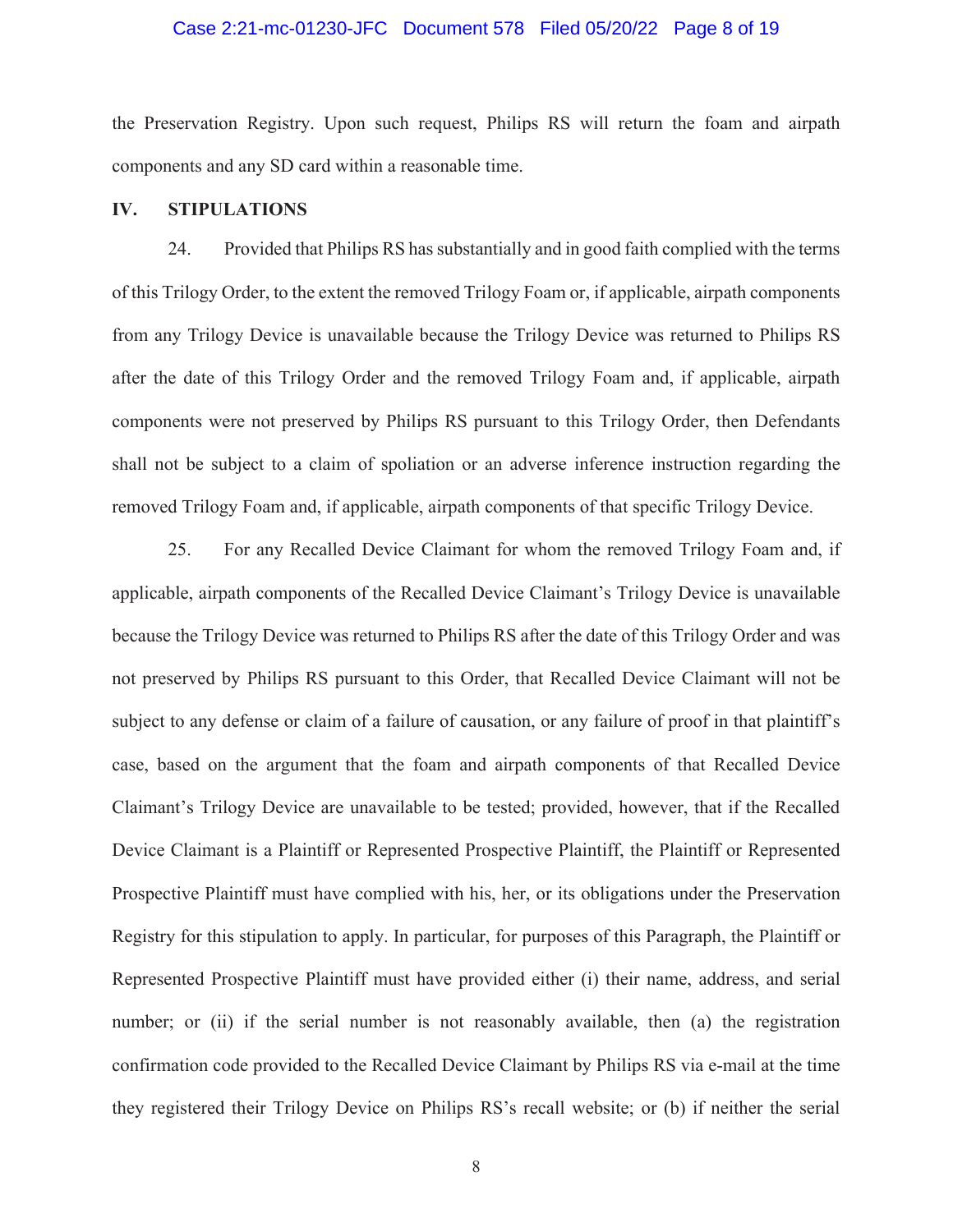### Case 2:21-mc-01230-JFC Document 578 Filed 05/20/22 Page 9 of 19

number nor the registration confirmation code is reasonably available, the date of birth of the Recalled Device Claimant.

26. For any Recalled Device Claimant who brings claims in this MDL or in any state court, and the removed Trilogy Foam and airpath components of that individual's Trilogy Device are unavailable because they were not required to be preserved under the terms of this Order, the Parties stipulate and agree that removed Trilogy Foam and airpath components preserved under this Trilogy Order, or a subsequent Order, may be subject to analyses by the parties' experts to support the parties' claims and defenses in connection with the unavailable removed foam and airpath components of that individual's Trilogy Device. Under such circumstances, the parties stipulate and agree that an expert's conclusions may not be challenged based on the argument that the expert did not analyze the removed foam and airpath components from that particular individual's Trilogy Device specifically, but only other removed Trilogy Foam and airpath components preserved under this Trilogy Order. This provision applies to all Recalled Device Claimants for whom the removed Trilogy Foam and airpath components from their Trilogy Devices are unavailable because they did not need to be preserved under the terms of this Order, including those who have not yet retained counsel and who were unaware of any preservation requirements.

27. This Trilogy Order has been entered into before substantial discovery has occurred and is based on the parties' respective good faith understanding of the relevant facts and circumstances at this time. The parties stipulate and agree as follows:

a. The manner and method of bagging and storing the preserved devices as set forth in the Packaging and Storage Protocol in **Exhibit B** is intended, as best as reasonably possible, to preserve the Trilogy Foam and airpath components in substantially the same condition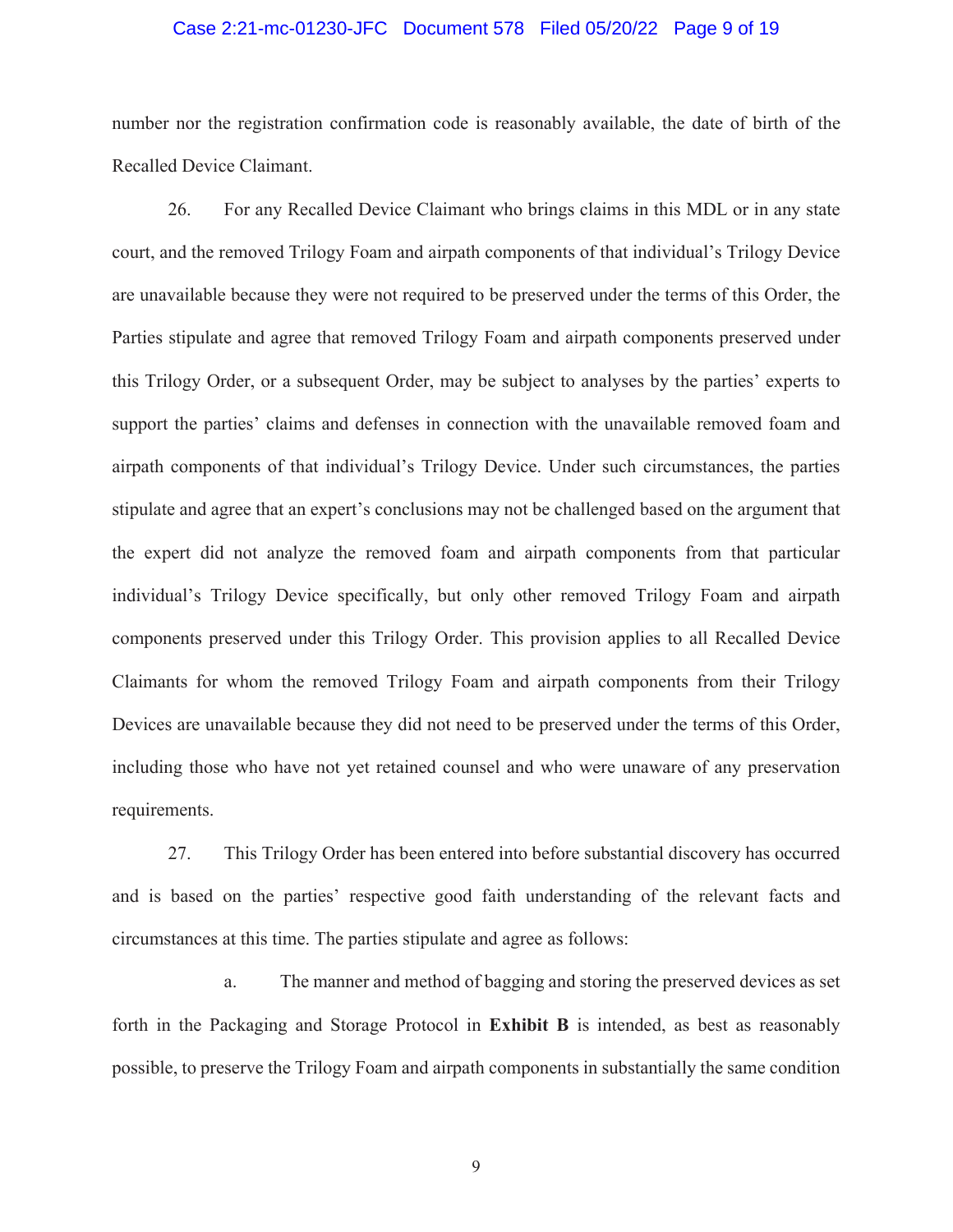### Case 2:21-mc-01230-JFC Document 578 Filed 05/20/22 Page 10 of 19

as they were in at the time of the bagging. If the Packaging and Storage Protocol in **Exhibit B** is followed substantially and in good faith, the Parties stipulate and agree (i) not to argue that the condition of the Trilogy Foam and/or airpath components at issue was affected in any way by the manner and/or method of bagging and storing the preserved Trilogy Foam and/or airpath components, and (ii) not to challenge the reliability or admissibility of the opposing parties' expert opinions on the grounds that the condition of the stored Trilogy Foam and/or airpath components was affected by the manner and/or method of bagging and storing and/or the temperature and humidity of the storage location of the preserved Trilogy Foam and/or airpath components, but nothing in this paragraph precludes any Party from challenging the reliability or admissibility of an expert opinion on any other grounds, including, subject to Paragraph 28 below, as to the question of the extent (if any) of degradation or further degradation of the bagged and stored foam solely due to the passage of time.

b. Philips RS will set aside 100 percent of the removed Trilogy Foam (and where applicable, airpath components) from Trilogy Devices for the first 60 days after entry of this Trilogy Order, and for a minimum of Trilogy Foam (and where applicable, airpath components) from 10,000 Trilogy Devices, as well as setting aside a random sample as set forth in the Protocol in **Exhibit C** for purposes of later testing of a subset or subsets of that sample for purposes of analysis by the Parties' experts.

28. The Parties recognize the possibility that the Trilogy Foam may degrade or further degrade as time passes, despite the bagging and storage provided for in **Exhibit B**. Accordingly, Philips RS will set aside a number of Trilogy Foam separate from, and in addition to, all other preservation set aside obligations for the purpose of testing to determine the extent of foam degradation due to the passage of time after the Trilogy Foam has been bagged and stored pursuant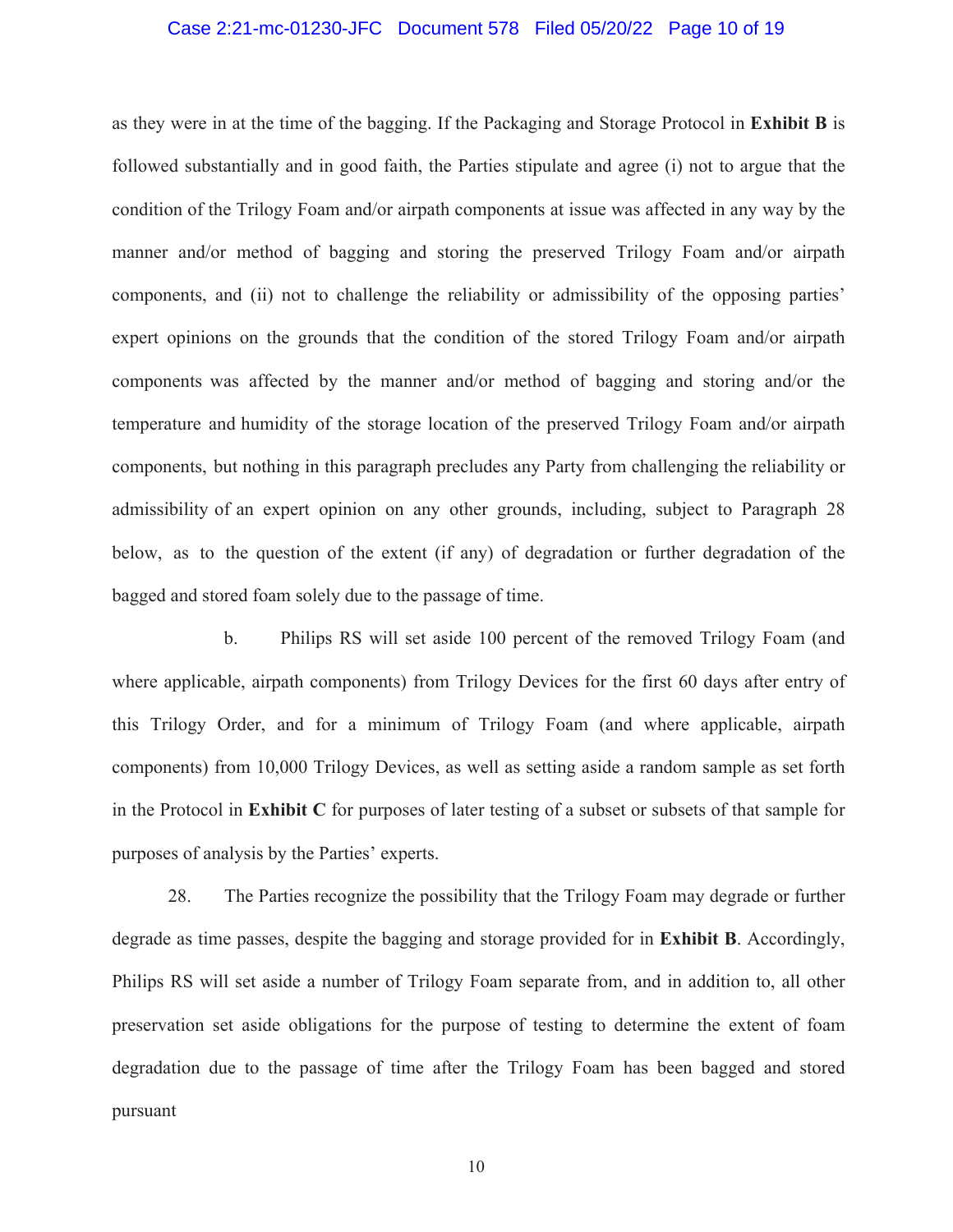### Case 2:21-mc-01230-JFC Document 578 Filed 05/20/22 Page 11 of 19

to the Packaging and Storage Protocol in **Exhibit B**. The Parties shall meet and confer concerning the number of devices to be retained and the process of their selection, and, to the extent Plaintiffs or Defendants wish to inspect, evaluate, or test any of the devices retained pursuant to this paragraph, the protocol for doing so.

29. The stipulations and agreements contained herein shall apply to any case pending in this MDL as of the date of the entry of this Trilogy Order, and to any case subsequently filed in or transferred to this MDL or remanded to state court from this MDL, regardless of whether: (a) such action currently has been transferred to this MDL, (b) such case currently is filed or unfiled, and/or (c) any asserted injury is known or unknown. However, Other Prospective Plaintiffs shall not have any obligations under this Order unless or until they become a party in this MDL or have retained counsel that has made an appearance in this MDL (whether such appearance was made before or after the date of this Order), at which point the person will immediately become subject to this Order.

30. Except as otherwise agreed above, all parties reserve any and all claims, defenses, and arguments that they may have or make in any litigation related to the Recalled Devices.

31. Recognizing that Philips RS desires to begin the rework of the Trilogy Devices expeditiously, this Trilogy Order is intended to be an Interim Trilogy Order, which the Parties anticipate amending. The Parties continue to meet and confer on various items, including but not limited to: whether new, unused Trilogy Foam is available to be provided to Plaintiffs' Co-Lead Counsel, and, if so, the number to be provided; the provision of a number of the removed Trilogy Foam and airpath components to Plaintiffs' Co-Lead Counsel that are not being set aside under this Trilogy Order; whether any changes should be made to the temperature and/or humidity controls set forth in Exhibit B; the format and information included on any accounting to be made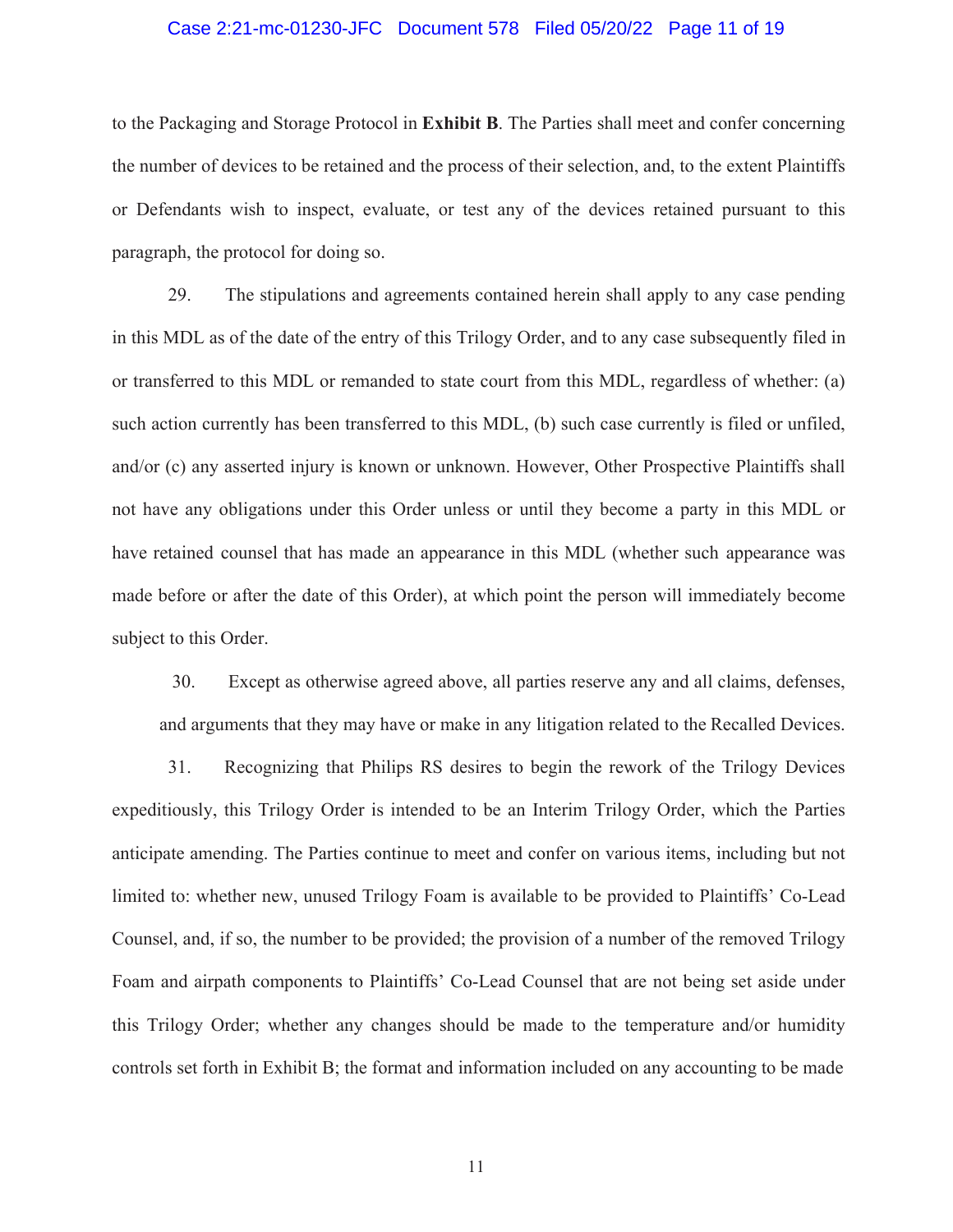# Case 2:21-mc-01230-JFC Document 578 Filed 05/20/22 Page 12 of 19

of set aside Trilogy Foam and airpath components; and the process for remediation of user-preserved Trilogy Foam and Airpath Components as set forth in Paragraph 22 of this Trilogy Order.

## **IT IS SO ORDERED.**

## **BY THE COURT:**

Dated: May 19, 2022  $\frac{\sqrt{s}}{1-\Gamma^1}$  C is the CONTI

Joy Flowers Conti Senior United States District Judge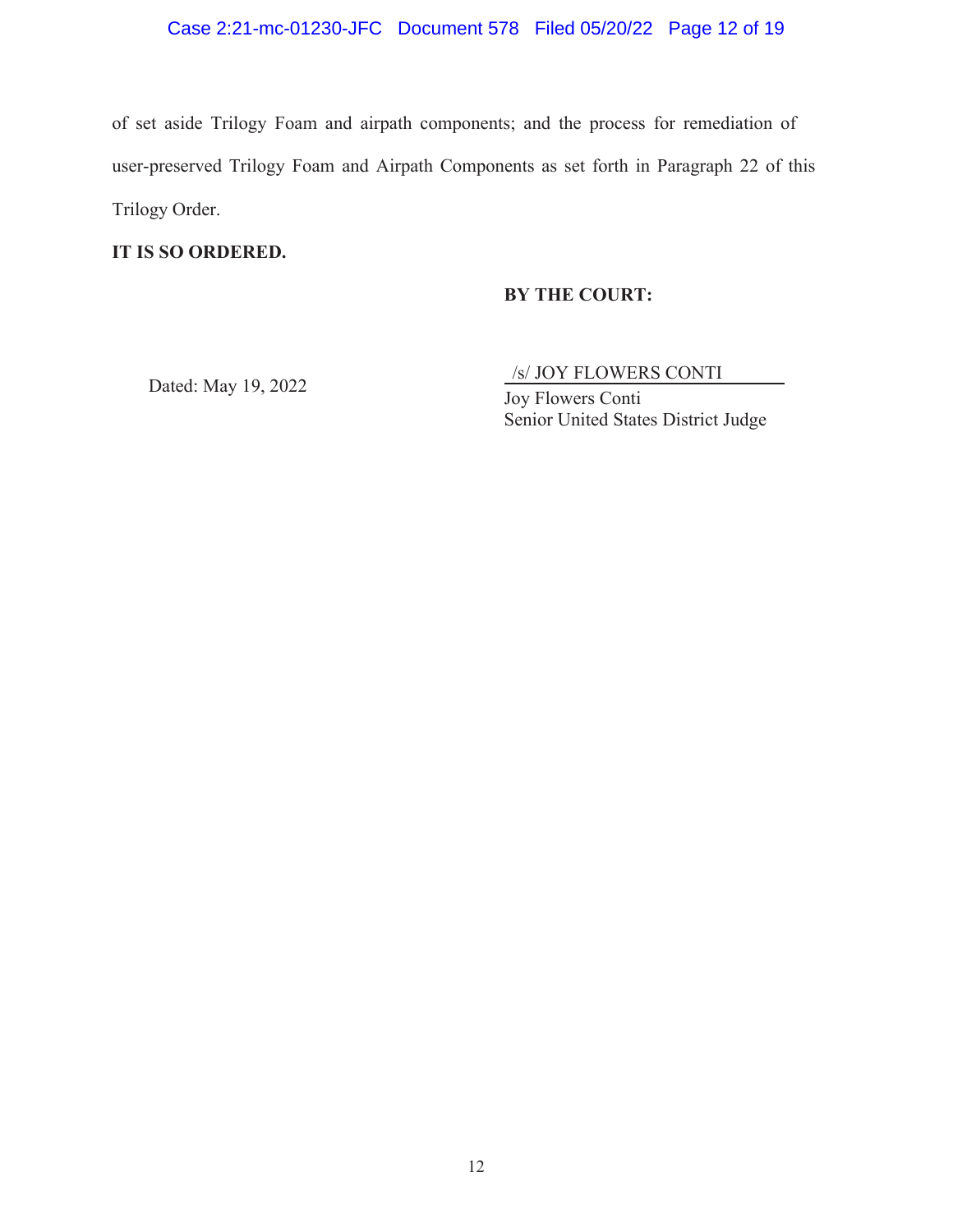This 19th day of May, 2022,

## **STIPULATED AND AGREED TO BY:**

*/s/ John P. Lavelle, Jr*  John P. Lavelle, Jr. **MORGAN, LEWIS & BOCKIUS LLP**  1701 Market Street Philadelphia, PA 19103-2921 T 215.963.5000 john.lavelle@morganlewis.com

Wendy West Feinstein **MORGAN, LEWIS & BOCKIUS LLP**  One Oxford Center, 32nd Floor Pittsburgh, PA 15219-6401 T 412.560.3300 wendy.feinstein@morganlewis.com

*Counsel for Defendant Philips RS North America, LLC* 

*/s/ Michael H. Steinberg*  Michael H. Steinberg **SULLIVAN & CROMWELL LLP**  1888 Century Park East Los Angeles, CA 90067 T (310) 712-6670 steinbergm@sullcrom.com

William B. Monahan **SULLIVAN & CROMWELL LLP**  125 Broad Street New York, NY 10004 T (212) 558-7375 monahanw@sullcrom.com

*Counsel for Defendants Koninklijke Philips NV, Philips North America LLC, Philips Holding USA Inc., and Philips RS North America Holding Corporation*

#### */s/ Sandra Duggan*

Sandra Duggan **LEVIN SEDRAN & BERMAN**  510 Walnut Street Ste 500 Philadelphia, PA 19106 215-592-1500 215-592-4663 (fax) sduggan@lfsblaw.com

*/s/ Christopher A. Seeger*  Christopher A. Seeger **SEEGER WEISS LLP**  55 Challenger Road  $6<sup>th</sup>$  Floor Ridgefield Park, NJ 07660 212-584-070 cseeger@seegerweiss.com

*/s/ Kelly K. Iverson*  Kelly K. Iverson **LYNCH CARPENTER, LLP**  1133 Penn Avenue, 5th Floor Pittsburgh, PA 15222 412-322-9243 kelly@lcllp.com

#### */s/ Steven A. Schwartz*

## Steven A. Schwartz **CHIMICLES SCHWARTZ KRINER & DONALDSON-SMITH**  361 West Lancaster Avenue One Haverford Centre

Haverford, PA 1904 610-642-8500 steveschwartz@chimicles.com

*Counsel for Plaintiffs*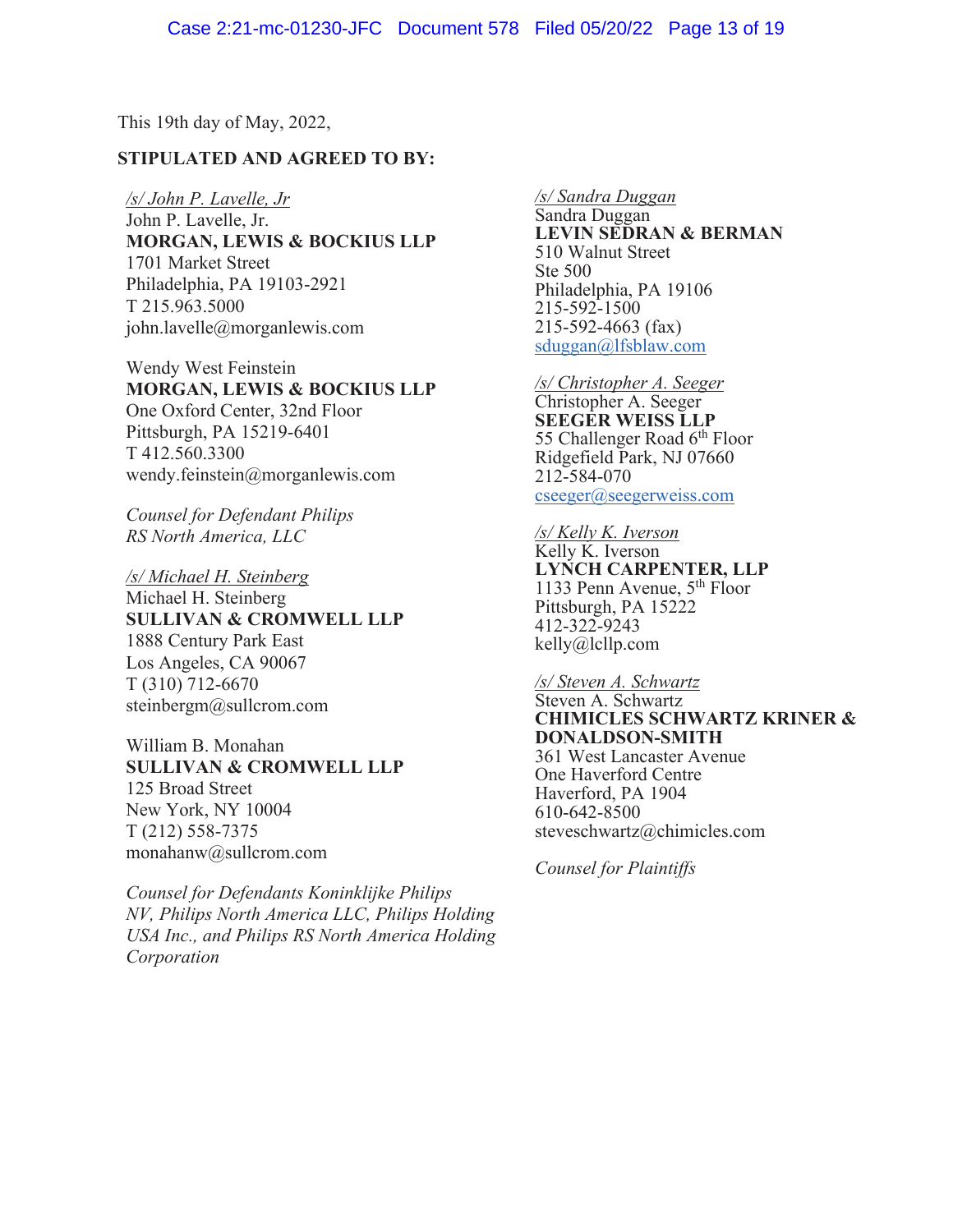**Exhibit A**

|                                  | <b>Product User</b> |                   |                    |        |               | <b>Product User Address</b> |      |              |            |         | <b>Device Identification</b> |                                                                                                                       | Device Preserved by<br>User?                                                                                                                | Lawsuit                                  |
|----------------------------------|---------------------|-------------------|--------------------|--------|---------------|-----------------------------|------|--------------|------------|---------|------------------------------|-----------------------------------------------------------------------------------------------------------------------|---------------------------------------------------------------------------------------------------------------------------------------------|------------------------------------------|
| <b>Plaintiff Counsel Firm(s)</b> | <b>Last Name</b>    | <b>First Name</b> | <b>Middle Name</b> | Suffix | Date of Birth | <b>Street Address</b>       | City | <b>State</b> | <b>ZIP</b> | Country |                              | Device Serial Number Device Registration Confirmation Number (If preserving the device or with respect to this user's | Indicate whether user<br>Serial Number not Available) returning the device to Philips use of the device in<br>Respironics for preservation. | is Has a lawsuit been filed<br>question? |
|                                  |                     |                   |                    |        |               |                             |      |              |            |         |                              |                                                                                                                       |                                                                                                                                             |                                          |
|                                  |                     |                   |                    |        |               |                             |      |              |            |         |                              |                                                                                                                       |                                                                                                                                             |                                          |
|                                  |                     |                   |                    |        |               |                             |      |              |            |         |                              |                                                                                                                       |                                                                                                                                             |                                          |
|                                  |                     |                   |                    |        |               |                             |      |              |            |         |                              |                                                                                                                       |                                                                                                                                             |                                          |
|                                  |                     |                   |                    |        |               |                             |      |              |            |         |                              |                                                                                                                       |                                                                                                                                             |                                          |
|                                  |                     |                   |                    |        |               |                             |      |              |            |         |                              |                                                                                                                       |                                                                                                                                             |                                          |
|                                  |                     |                   |                    |        |               |                             |      |              |            |         |                              |                                                                                                                       |                                                                                                                                             |                                          |
|                                  |                     |                   |                    |        |               |                             |      |              |            |         |                              |                                                                                                                       |                                                                                                                                             |                                          |
|                                  |                     |                   |                    |        |               |                             |      |              |            |         |                              |                                                                                                                       |                                                                                                                                             |                                          |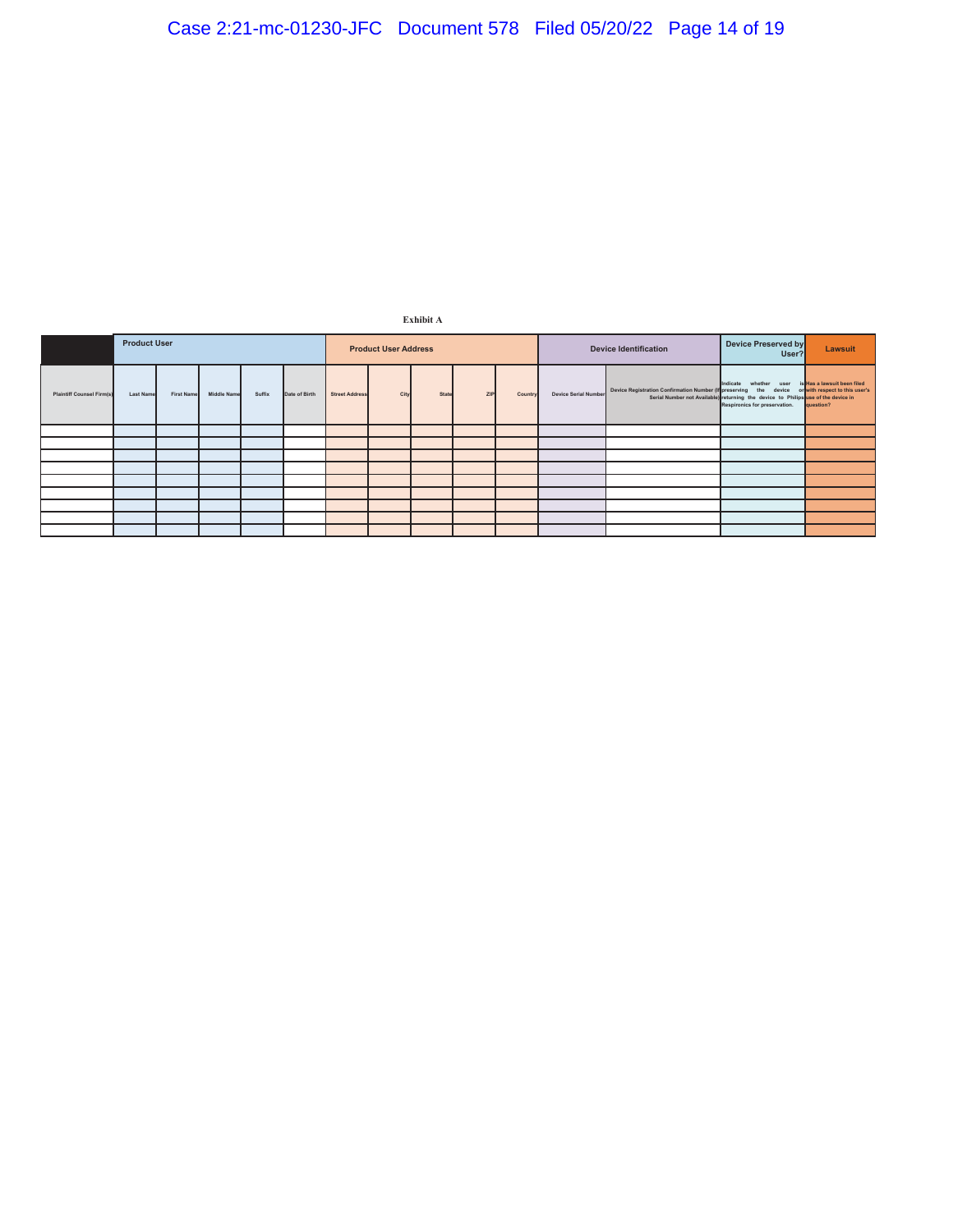## **Exhibit B**

## **Packaging and Storage Protocol**

## **I.** *Philips RS's Obligations*

Upon entry of the Trilogy Order, the following sets forth Philips RS's obligations with respect to the handling, packaging, and storage of Trilogy Foam and airpath components removed from Trilogy Devices returned to Philips RS pursuant to Section II.B of the Trilogy Order.

# **A. Obligations for Removed Trilogy Foam and Airpath Components of Trilogy Devices of Individuals on the Preservation Registry.**

1. After opening the packaging, a photograph will be taken of the device label on the bottom of the device. The image will be saved and used to create identifying labels that identify the serial number of the device ("Identifying Label"). The device's serial number, blower hours, and therapy hours will be recorded in SAP and this information will be retained by Philips RS.

2. The Trilogy Foam and airpath components will be removed from the Trilogy Device. The removed Trilogy Foam and airpath components will be placed in a 2 mil (.002) thickness, bottom-gusseted Polyethylene ("Poly") bag.

3. The Poly bag will be heat sealed (without vacuum or purging). Philips RS will use reasonable efforts to ensure that air is removed from the Poly bag prior to heat sealing. After heat sealing, an Identifying Label will be placed on the Poly bag.

4. The sealed bag containing the removed Trilogy Foam and the airpath components will be placed in a box. The box will be closed and sealed with tape. An Identifying Label will be placed on the outside of the box.

5. The sealed box will be palletized and the pallet will be wrapped in shrink wrap. A pallet log for the pallet will be created and will be kept with the completed pallet.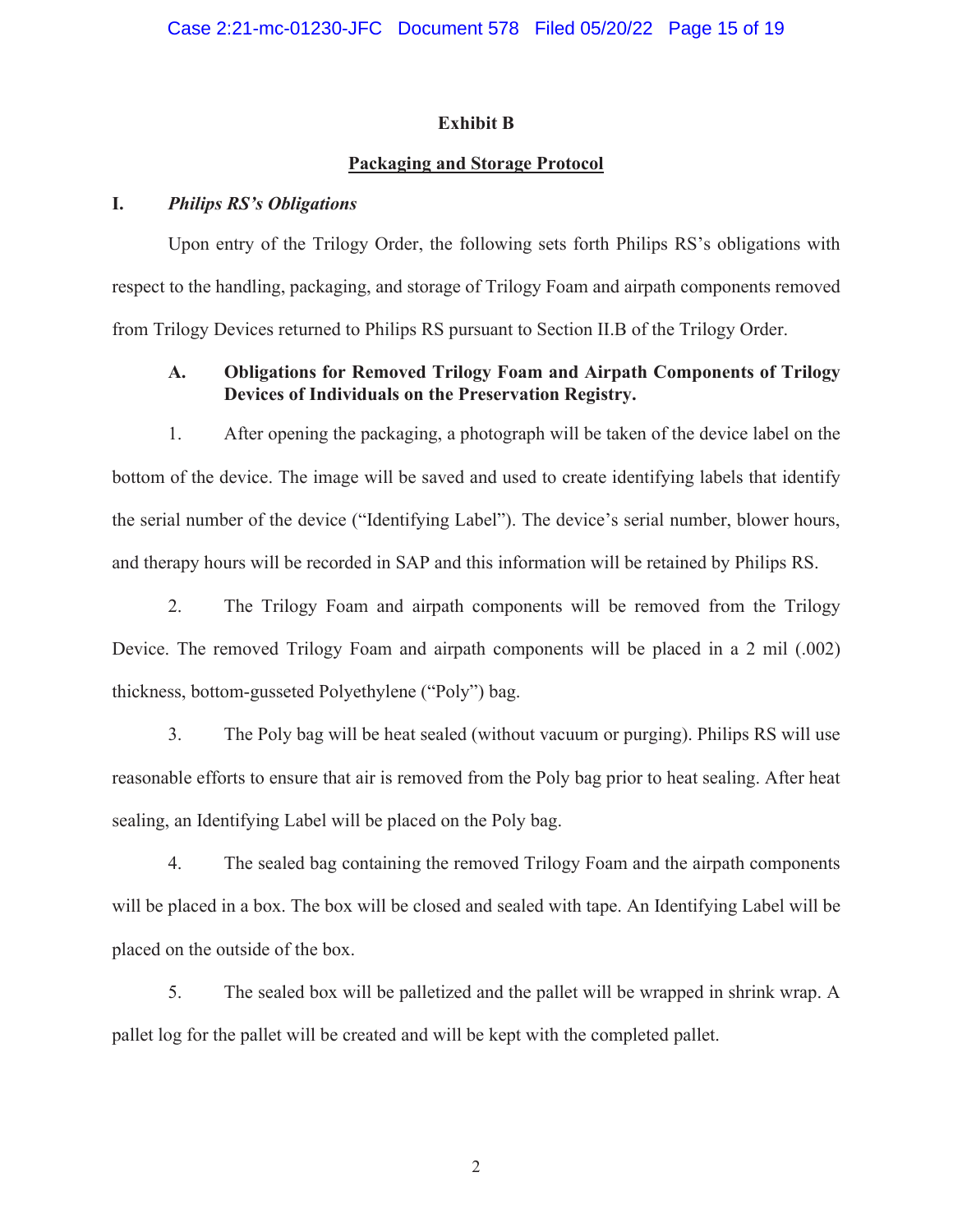### Case 2:21-mc-01230-JFC Document 578 Filed 05/20/22 Page 16 of 19

6. The sealed pallet will be stored in an environmentally-controlled setting equipped with ambient air temperature and humidity monitoring. The pallet's storage location will be recorded. The sealed pallets will be stored at a temperature range of 20-25 degrees Celsius (65-77 degrees Fahrenheit) with relative humidity of less than 50 percent. In the event that the temperature deviates lower than the agreed-upon temperature range, Philips RS will notify Plaintiffs' Co-Lead Counsel within as quickly as practicable of such deviation and, in such event of notice, shall not be in violation of this Trilogy Order.

7. If an SD card is provided with the returned device, the SD card will be placed in a plastic binder sleeve and an Identifying Label will be put on the binder sleeve. The binder containing SD cards will be stored in a secure location at the Philips RS facility.

8. Pursuant to Paragraph 21 of this Trilogy Order, persons who have added a Trilogy Device to the Preservation Registry may request that Philips RS return the removed Trilogy Foam and the removed airpath components (and if applicable the SD card), from their Trilogy Device to the address included in the Preservation Registry. Upon such request, Philips RS will return the foam and any airpath components and SD card within a reasonable time.

## **B. Obligations for Removed Trilogy Foam and Airpath Components of Trilogy Devices of Individuals Not on the Preservation Registry.**

9. After opening the packaging, a photograph will be taken of the device label on the bottom of the device. The image will be saved and used to create an Identifying Label. A screenshot will be generated which includes the device serial number, therapy hours, and blower hours (as reflected on the device), and Philips RS will retain copies of the screenshot.

10. The Trilogy Foam will be removed from the Trilogy Device. If visual inspection of the Trilogy Foam shows evidence of degradation, and/or if particulate matter is visible in the blower bellows or air outlet of the Trilogy Device, the airpath components will be removed from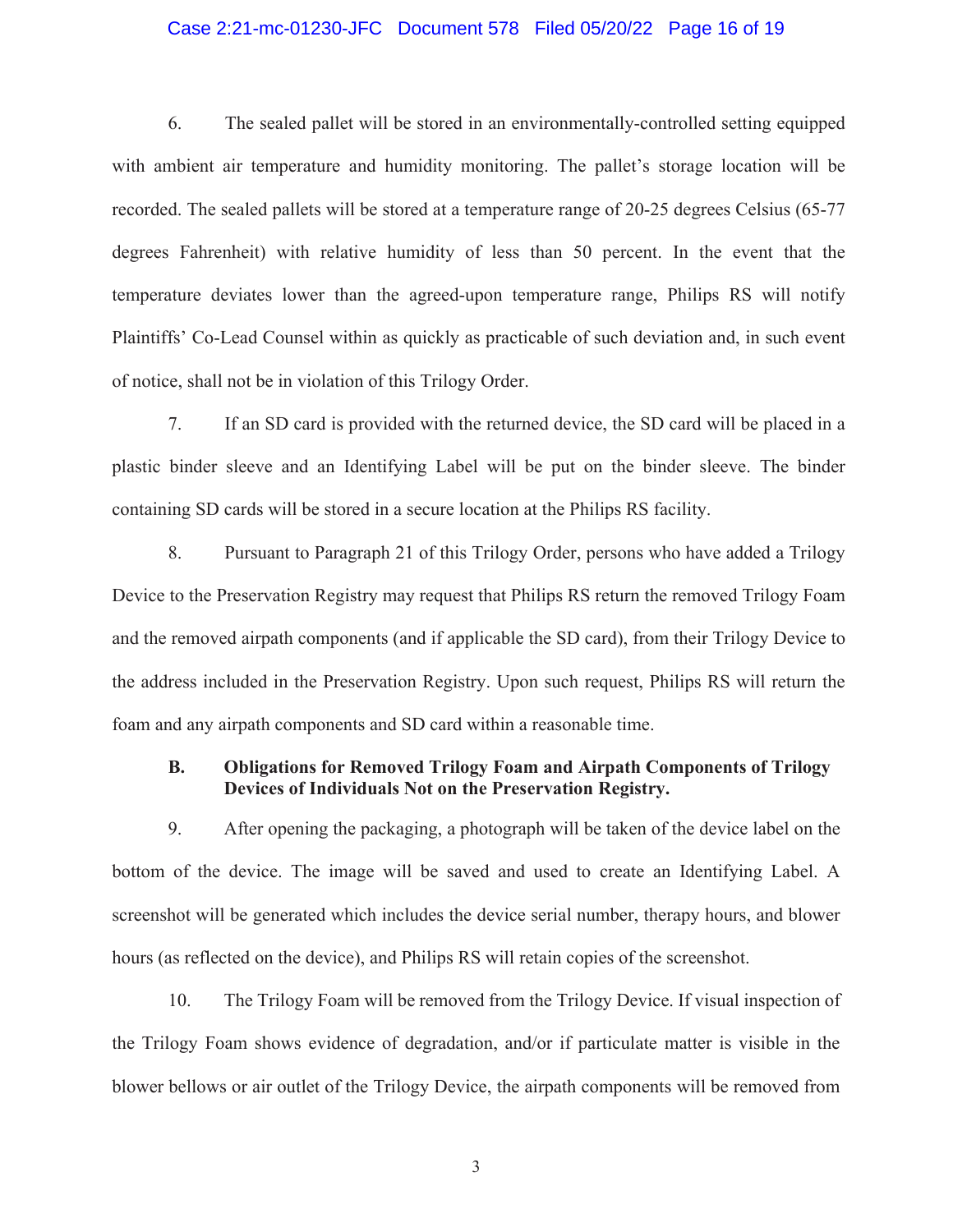### Case 2:21-mc-01230-JFC Document 578 Filed 05/20/22 Page 17 of 19

the Trilogy Device as well. The removed Trilogy Foam and, if applicable, the airpath components will be placed in a Poly bag.

11. The Poly bag will be heat sealed (without vacuum or purging). Philips RS will use reasonable efforts to ensure that air is removed from the Poly bag prior to heat sealing. After heat sealing, an Identifying Label will be placed on the Poly bag.

12. The sealed bag containing the removed Trilogy Foam and, if applicable, the airpath components will be placed in a box. The box will be closed and sealed with tape. An Identifying Label will be placed on the outside of the box.

13. The sealed box will be palletized and the pallet will be wrapped in shrink wrap. A pallet log for the pallet will be created and will be kept with the completed pallet.

14. The sealed pallet will be stored in an environmentally-controlled setting equipped with ambient air temperature and humidity monitoring. The pallet's storage location will be recorded. The sealed pallets will be stored under the temperature and humidity parameters set forth in Paragraph I.A.6, above.

15. If an SD card is provided with the returned device, the SD card will be placed in a plastic binder sleeve and an Identifying Label will be put on the binder sleeve. The binder containing SD cards will be stored in a secure location at the Philips RS facility.

16. Other than the removed Trilogy Foam, the airpath components (if applicable), and any SD card provided with the returned device, Philips RS may reuse or discard other components of the returned Trilogy Device, such as masks or tubing.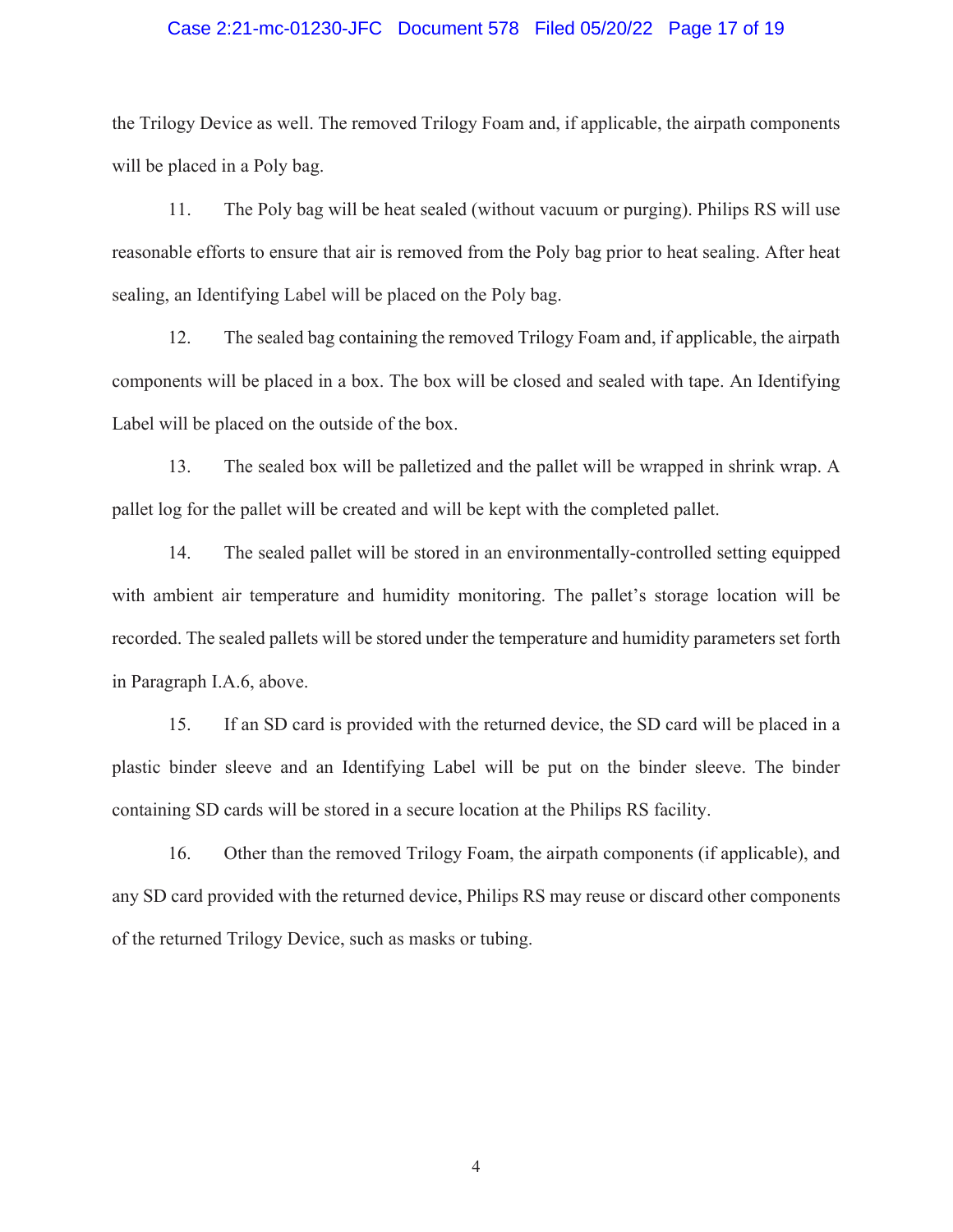#### **Exhibit C**

#### **Protocol For Randomly Setting Aside Trilogy Foam from Trilogy Devices**

This Protocol for Randomly Setting Aside Removed Trilogy Foam from Trilogy Devices ("Trilogy Protocol") shall be used with respect to Trilogy Devices that have been returned to Philips RS and sets forth the quantity of recalled Trilogy Foam and, if applicable, airpath components that Philips RS will preserve and retain, at least on an interim basis, after the date of entry of the Trilogy Order, and how they will be selected for preservation, in accordance with Paragraph 20 of the Trilogy Order.

1. Philips RS will preserve removed Trilogy Foam, and, if applicable, airpath components from all Trilogy Devices returned by Recalled Device Users who are not included on the Preservation Registry, as described in Paragraph 19 of the Trilogy Order. From this population, Philips RS shall segregate the removed Trilogy Foam from at least seven and 1/2 percent (7.5%) of the Trilogy Devices, pursuant to a random sampling procedure whereby Philips RS will set aside and preserve the removed foam and SD card (if present), for devices in the sample. For each Trilogy Device in this 7.5% sample, if there is evidence of foam degradation, and/or evidence of particulate matter in the blower bellows or air outlet of the Trilogy Device, Philips RS will preserve the airpath components for such Trilogy Devices. Each business day, Philips RS will preserve removed foam from 7.5% of the volume of Trilogy Devices received on the preceding business day (e.g., if Philips RS receives 200 Trilogy Devices on Monday, Philips RS will preserve removed foam for the first 15 of the Trilogy Devices received on Tuesday). Philips RS will conduct preservation in this matter at each location where remediation work is being conducted. Philips RS will document and maintain a record of the individuals involved in the preservation of removed foam.